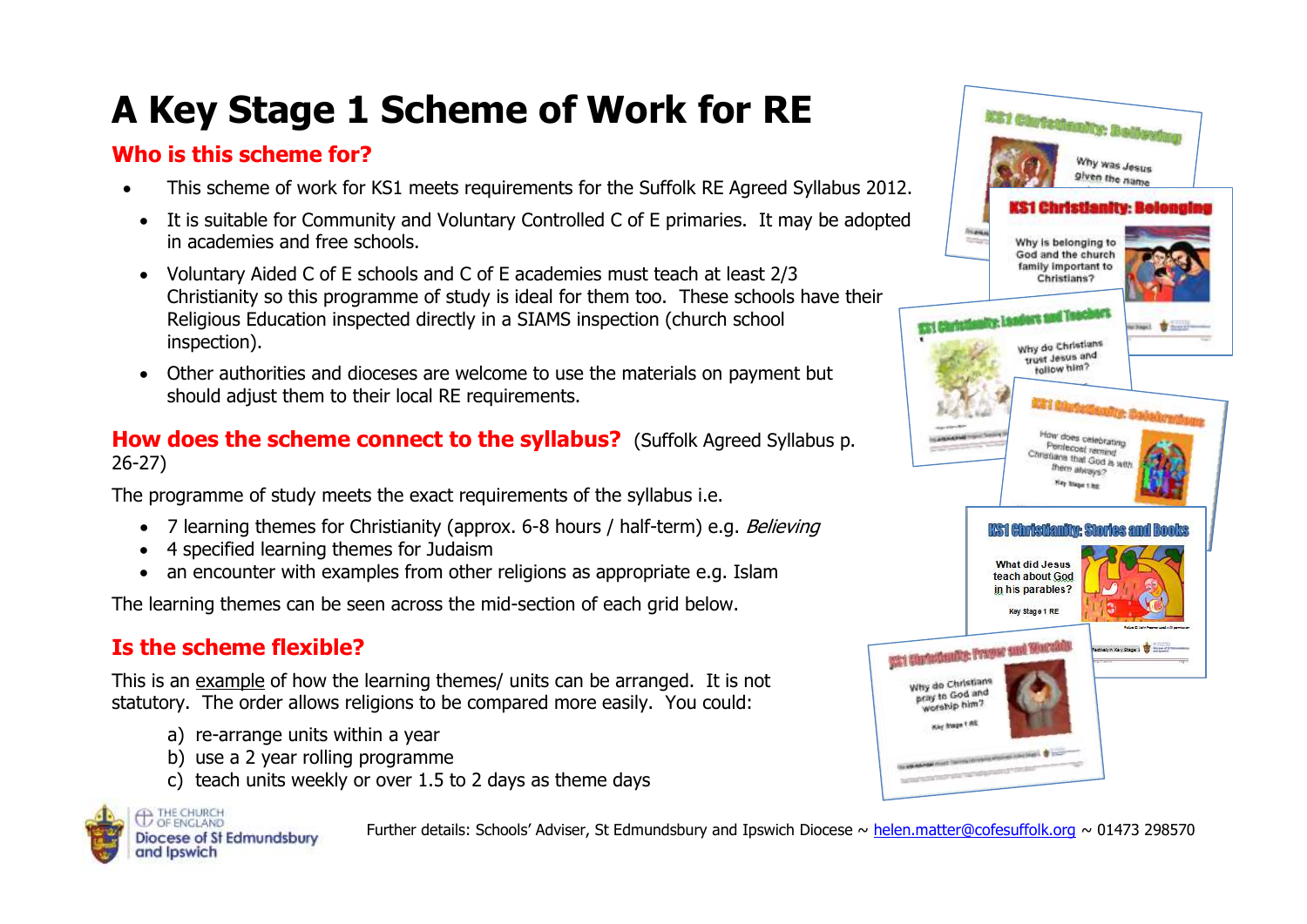## **Which units are available?**

Ofsted (2013) criticized poor teaching of Christianity so this was tackled first and 7 units for KS1 Christianity were written. Each unit unpacks key Christian concepts to build up understanding of the heart of the faith.

Underpinning all the Christianity units is the bigger concept of Emmanuel (God with us) or Incarnation (God in human form) which is a belief at the heart of the Christian faith. Development of this concept is supported in the key question / title of each unit.

All units follow an enquiry-type model and offer a breadth of options to make them more flexible within the age-range.

## **What happens about teaching other faiths?**

To the Christianity units were added four units on Judaism which develop key concepts / beliefs within the Jewish faith.

The Emmanuel Project also contains a unit on Islam which schools can use to fulfil the brief for an encounter with a further religion as appropriate. Teachers may use this unit or add one on Hinduism, Buddhism or Sikhism as they wish, even varying their choice from year to year. Some schools have linked up with a visitor coming in to speak to KS2 pupils about their faith and devised a unit or theme day around their visit.

## **What approach has been taken to assessment?**

Nationally we are at a major crossroads in relation to assessment of all kinds and it is an acknowledged weakness in RE so it is important to do something.

Assessment levels are still required in the Suffolk syllabus so we have given examples for a wide range of levels.

You could follow one strand of Learning about Religion and Belief / Learning from Religion and Belief in each unit. Adapt the examples to match children's work more closely.

**Do not assess everything.** Use the levels to make RE more challenging and support progression in RE. The 'Evaluate' section should allow children to show they have 'mastered' the concept.





npassionate and erciful?